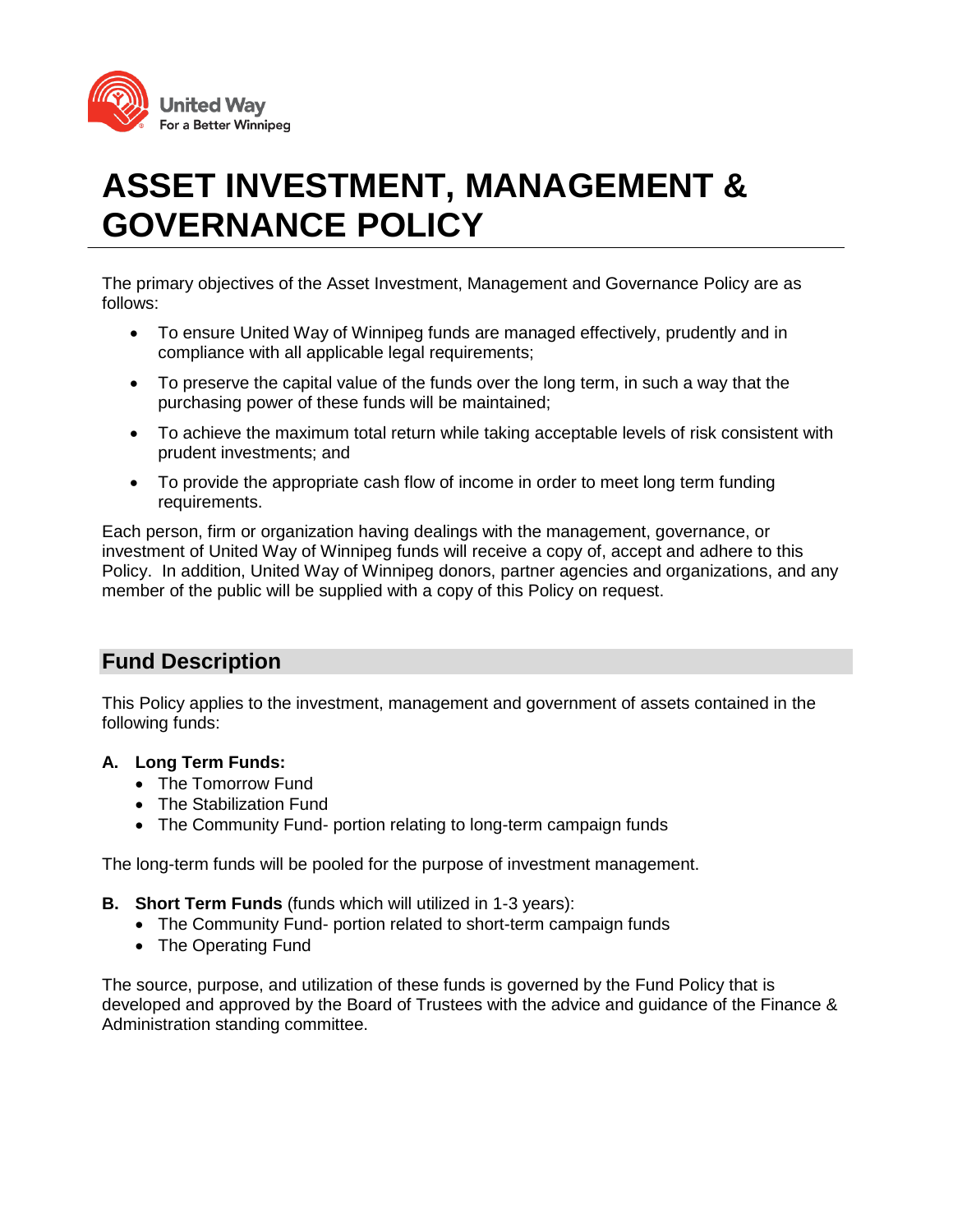The formulation of the Fund Policy is based on the following:

- The present financial position of United Way of Winnipeg including:
	- o The present fund levels;
	- $\circ$  The degree of stability provided through the current provincial funding framework;
	- o The current investment markets;
	- o The strength of the annual campaign; and
	- o The potential to raise funds through planned giving and other resource development activities.
- The present community investment objectives and opportunities.

The purpose of each fund as outlined in the Fund Policy is summarized below:

*The Tomorrow Fund:* The Tomorrow Fund is United Way of Winnipeg's endowment fund and represents permanent capital gifts made by donors to provide ongoing benefit to the community. These gifts may contain restrictions imposed by the donor (i.e. governing the use of investment income) or they may be unrestricted. Separate capital records are maintained for each capital gift to ensure that the directions of the donor are implemented accurately.

In order to preserve the purchasing power of The Tomorrow Fund, the portion of the annual investment income equal to the Consumer Price Index is capitalized to the fund on an annual basis.

**The Stabilization Fund:** The purpose of the Stabilization Fund is to support community service levels and United Way of Winnipeg operations in special circumstances. Unless otherwise determined by the Board of Trustees, the Stabilization Fund is to be maintained at a minimum of 10% of the budget for each year for core ongoing operations and long-term funding, including:

- Sustaining/ long-term agency funding;
- Ongoing programs and services of United Way of Winnipeg (e.g. Koats for Kids, Labour Community Advocate Program, Youth United, community investment management), and
- Operating expenses including: resource development, management and administration, marketing and communication and administration of community investments.

**The Community Fund:** The purpose of the Community Fund is the investment of unrestricted resources in the community through funding organizations (in accordance with partnership agreements) and expenditures for community services, programs and/or initiatives that support sustainable community solutions to pressing social issues. Restricted resources will be allocated or expended in accordance with the directions of the donor.

The primary source of revenue to the Community Fund is the annual campaign. Each year approximately 40% of the annual campaign is generated through fully paid gifts from donors while the remaining approximately 60% represents pledges from donors which are collected over the next year. Given that the funds generated through the annual campaign are invested in the community in the following fiscal year, approximately 40% of the proceeds from each year's campaign will be collected by the time the previous year's campaign has been fully distributed or expended. As a result, this approximately 40% portion of the annual campaign is available for long-term investment, while the remaining approximately 60% is distributed within the year and therefore invested on a short-term basis.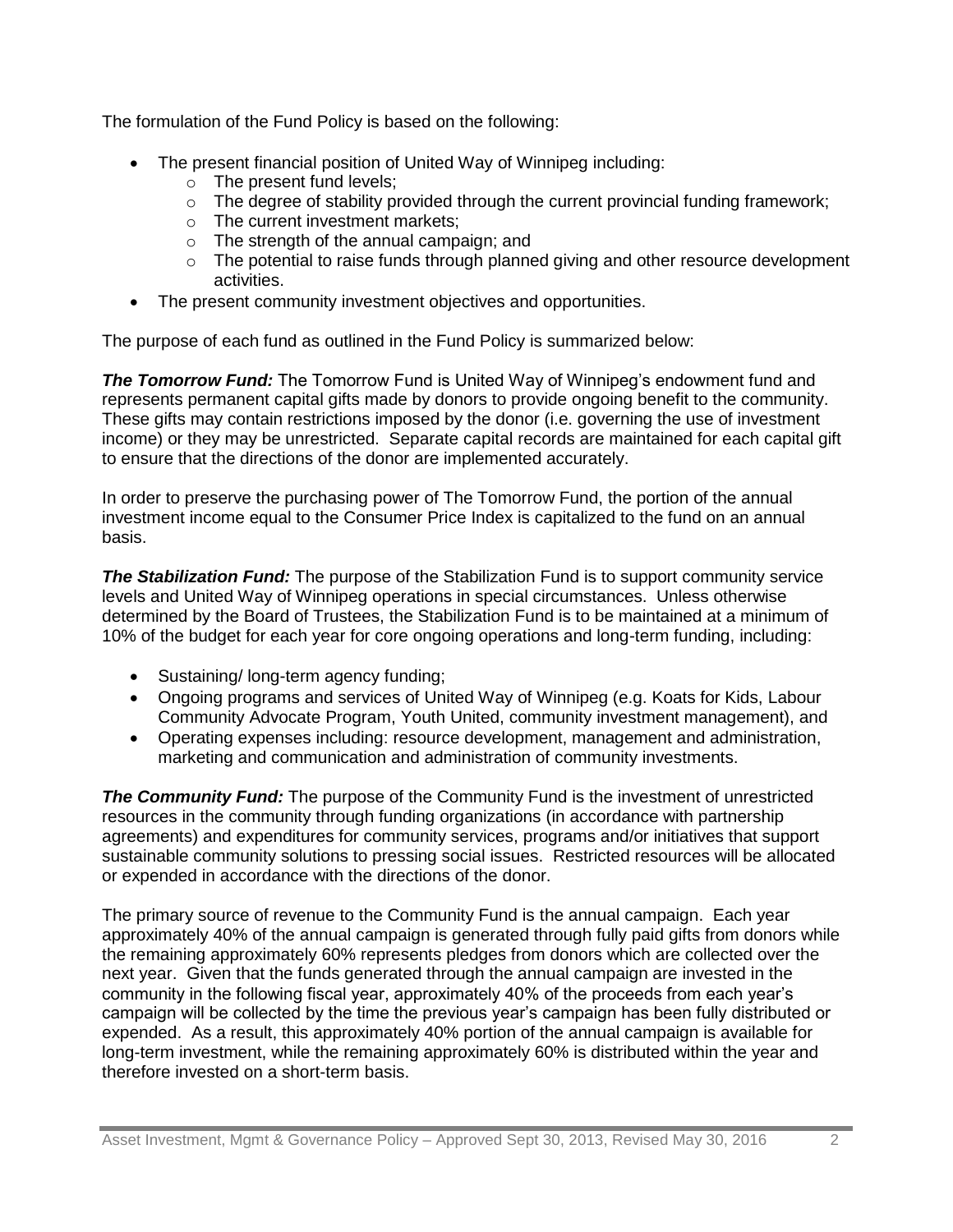*The Operating Fund:* The purpose of the Operating Fund is expenditures on operating and development expenses including; resource development, management and administration, marketing and communication, administration of community investments, research and development, and purchase of fixed assets for operating purposes. The sources of funds used for operations are primarily annual and are therefore invested on a short-term basis.

*The Building Fund*: The Building Fund was established to allow for funds to be set aside for future, significant repairs, maintenance and replacement costs related to United Way of Winnipeg's building at 580 Main Street.

The source of the Building Fund is annual transfers from the Operating Fund allocated through the annual budgeting process; to cover costs including, but not limited to, roof repairs/replacement, window replacement, HVAC systems, etc.

#### **Use of Investment Income**

The portion of investment income, which is not capitalized (see the Tomorrow Fund) is available for investment in the following areas in accordance with the direction of the Board of Trustees:

- Investment in strategies to build better lives, improved conditions and a stronger, healthier city,
- To further goals of and objectives of the organization including an investment in the operations of United Way of Winnipeg;
- To further the goals and objectives of the organization including an investment in the operations of Untied Way of Winnipeg; and
- For distribution as directed by donors- Some permanent capital gifts to the Tomorrow Fund contain specific directions from the donor as to the allocation of the investment income. These directions will be carried out explicitly.

# **Valuation of Investments**

In accordance with the provisions of the Canadian Institute of Chartered Accountants (CICA) guidelines, long-term investments are reported in financial statements on a market basis.

Changes in the market value of the funds investment is reflected as income or loss from investments in the Stabilization Fund. On an annual basis, in conjunction with its annual budgeting process, the Board of Trustees approves an allocation of investment income from the Stabilization Fund to the Community Fund and the Operating Fund. The amount of the allocation is based on the rate of return on investments experienced over the past five years.

In this way, the Board of Trustees approves the use of investment income to provide a stable flow of resources for community investment and operations.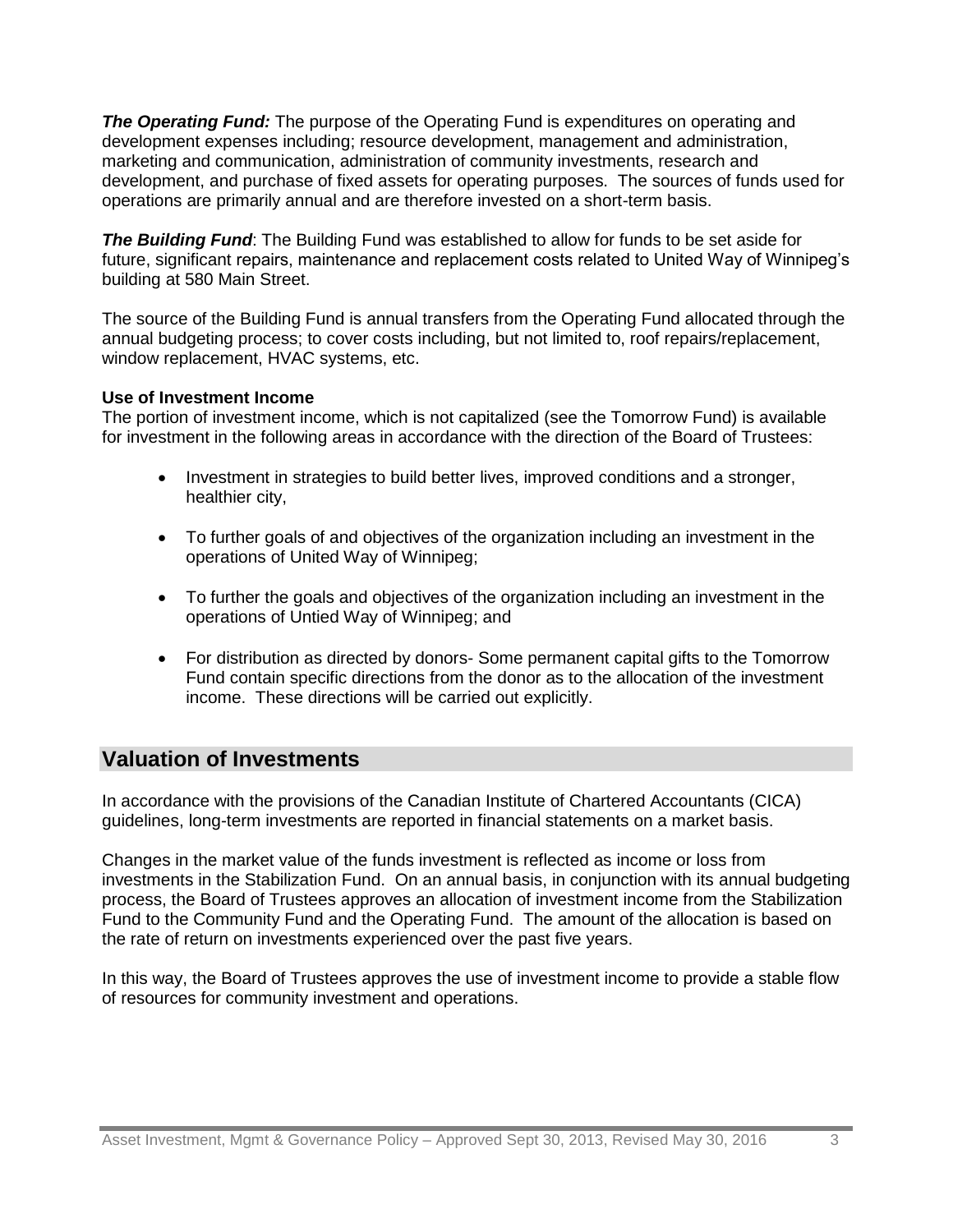# **Governance Roles & Responsibilities**

# **Board of Trustees**

The Board of Trustees of United Way of Winnipeg retains final authority on policy and strategic decisions but has delegated to the Finance & Administration committee, and the Investment subcommittee.

Policy decisions of the Board of Trustees include:

- Investment objectives;
- Investment constraints;
- Investment preferences;
- Governance issues:
- Permitted investments: and
- Asset mix targets and ranges.

Strategic decisions include:

- Appointment and termination of managers; and
- Investment management structure.

#### **Finance & Administration Committee**

The Finance & Administration committee is responsible for providing oversight and recommendations to the President, Executive Committee and the board of Trustees on all aspects of asset management, governance and investment. This includes the development of recommendations in support of policy and strategic decisions and the implementation of operating decisions including:

- Evaluating investment manager performance; and
- Ensuring investment manager compliance with mandate.

On a semi-annual basis, the Finance & Administration committee provides a written report to the Board of Trustees which includes the following:

- A description of work completed by the committee and its agents and advisors;
- A detailed report on the fund's financial results and performance relative to benchmarks;
- Any recommendations or changes in policy or management; and
- Any other relevant information.

In support of its role, the Finance & Administration committee delegates certain activities to the Investment sub-committee.

#### **The Investment Sub-Committee**

The Investment Sub-Committee of the Finance & Administration committee is comprised of 3 or more members of the Finance & Administration committee, including 2 members of the Board of Trustees, plus a minimum of 2 members recruited to add specific expertise in asset management and investment. The Investment sub-committee is responsible for the following:

- Meeting semi-annually, or more frequently if necessary, with the Investment Manager(s) and others responsible for investment of United Way of Winnipeg funds (the "Funds");
- Reviewing and monitoring the Investment Manager's proposed investment strategies;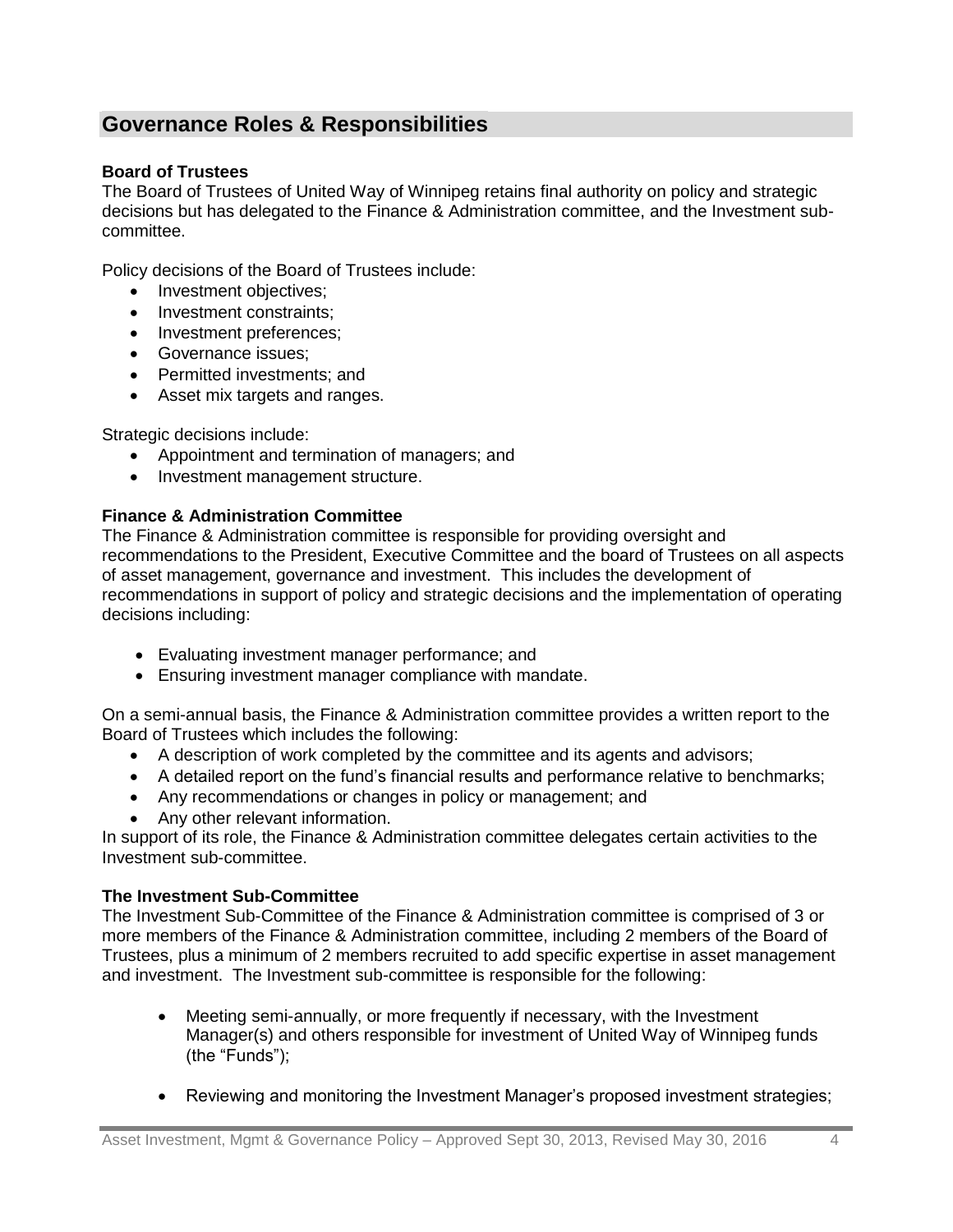- Assessing the performance of the Investment Manager by means of regular reviews of the investment results and other pertinent information;
- Annually reviewing the Statement of Investment Policy, including investment objectives and benchmarks, and recommending changes to the Finance & Administration committee to present for approval to the Board of Trustees; and
- Providing the Investment Manager(s), periodically as required, with information concerning cash flow to and from United Way of Winnipeg's investment portfolio.

#### **Investment Manager**

United Way of Winnipeg will retain the services of 1 or more professional investment managers to manage investments in accordance with the Statement of Investment Policy. The Investment Manager is responsible for investing all or any portion of the Funds for which it is responsible in accordance with the Statement of Investment Policy as approved by the Board of Trustees from time to time. In addition, the Investment Manager is responsible for the following:

- Providing to United Way of Winnipeg staff:
	- $\circ$  monthly statements of the transactions and results of United Way of Winnipeg's investment portfolio;
- Providing to the Investment sub-committee:
	- o quarterly investment reports including:
		- a summary analysis of investment results, performance targets, benchmarks; and
		- A summary of changes in asset mix;
	- $\circ$  information and advice to assist with the review of investment policies and management structure;
	- $\circ$  written commentary on the Investment Manager's outlook for the economy and expected rate of return for each of the principal categories of assets and based upon these expectations, a proposed investment strategy for the following 12-18 month period (semi-annually); and
- Recommending a proposed asset mix for the Funds, subject to the constraints imposed by the Statement of Investment Policy. The proposed asset mix will be reviewed with the Investment sub-committee as part of the regular reviews of investment strategy and performance results;
- Selecting securities within each asset class, subject to the constraints imposed by the Statement of Investment Policy; and
- Notifying the Investment sub-committee, in writing, of any significant changes in investment philosophies and policies, personnel, or organization and procedures.

#### **Conflict of Interest**

Each person, firm or organization having dealings with management, investment or governance of the Funds is required and obliged to disclose details of all and any conflict of interest or possible or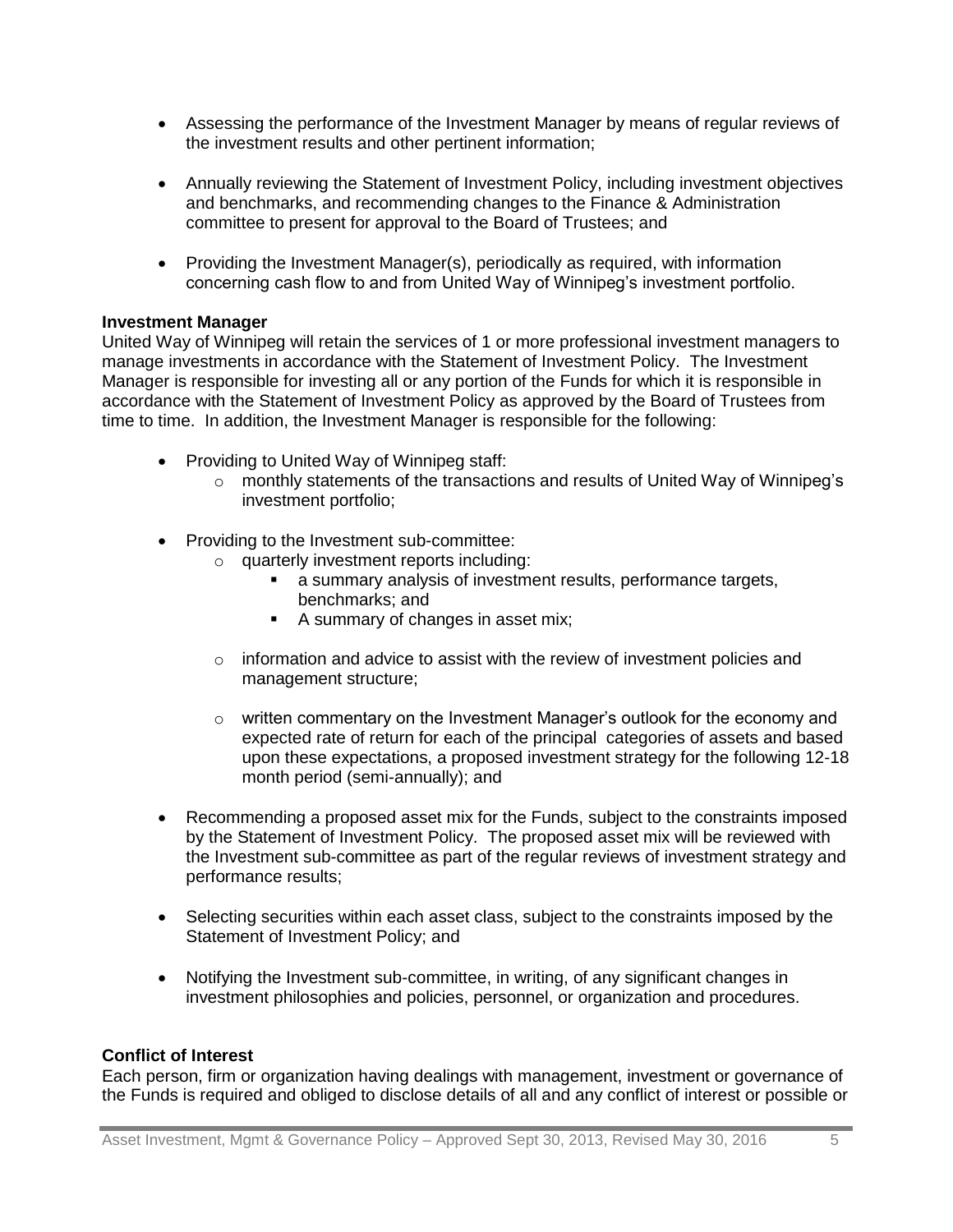perceived conflict of interest involving United Way of Winnipeg's portfolio. (Note: ownership of a particular security by a member of the committee would not in itself constitute a conflict of interest.). Such a report and disclosure shall be made immediately to the Chair of Finance & Administration committee. The Chair shall determine if a conflict or possible or perceived conflict of interest has occurred or might occur. If the Chair determines that a conflict or possible or perceived conflict has occurred or might occur, the person, firm or organization in conflict shall, where applicable, be prohibited from participating in all or any discussion and in the decisionmaking process concerning the area of actual, [possible or perceived conflict of interest.

# **Statement of Investment Policy**

#### **Short-term Funds**

Short-term funds are invested in short-term securities including treasury bills and money market accounts, or maintained in current accounts at a chartered bank, trust company or credit union.

#### **Long-term Funds**

#### Asset Mix

The Target Asset Mix has been established and approved by the Board of Trustees to reflect a mix of investments of various types that the Board of Trustees believes has the highest possibility to achieve the investment goals of the Funds over the long-term, within acceptable levels of risk.

A range in each asset class permits the Investment Manager to select the weighting in each asset class that reflects the Manager's outlook and expectations for that class of investments.

| <b>Asset Class</b>         | Range          | <b>Target Asset Mix</b> |
|----------------------------|----------------|-------------------------|
|                            |                |                         |
| <b>Equities</b>            |                |                         |
| Canadian                   | 15% - 35%      | 25%                     |
| U.S.                       |                |                         |
| International              | 10% - 40%      | 25%                     |
| <b>Emerging Markets</b>    |                |                         |
| <b>Total Equities</b>      | $\blacksquare$ | 50%                     |
|                            |                |                         |
| <b>Real Estate</b>         | 10% - 20%      | 15%                     |
|                            |                |                         |
| <b>Fixed Income</b>        |                |                         |
| Bonds (Canadian & Foreign) | 5% - 25%       | 15%                     |
| Mortgages                  | 15% - 25%      | 20%                     |
| Money Market               | 0% - 30%       | 0%                      |
| <b>Total Fixed Income</b>  | -              | 35%                     |
|                            |                |                         |
| Total                      |                | 100%                    |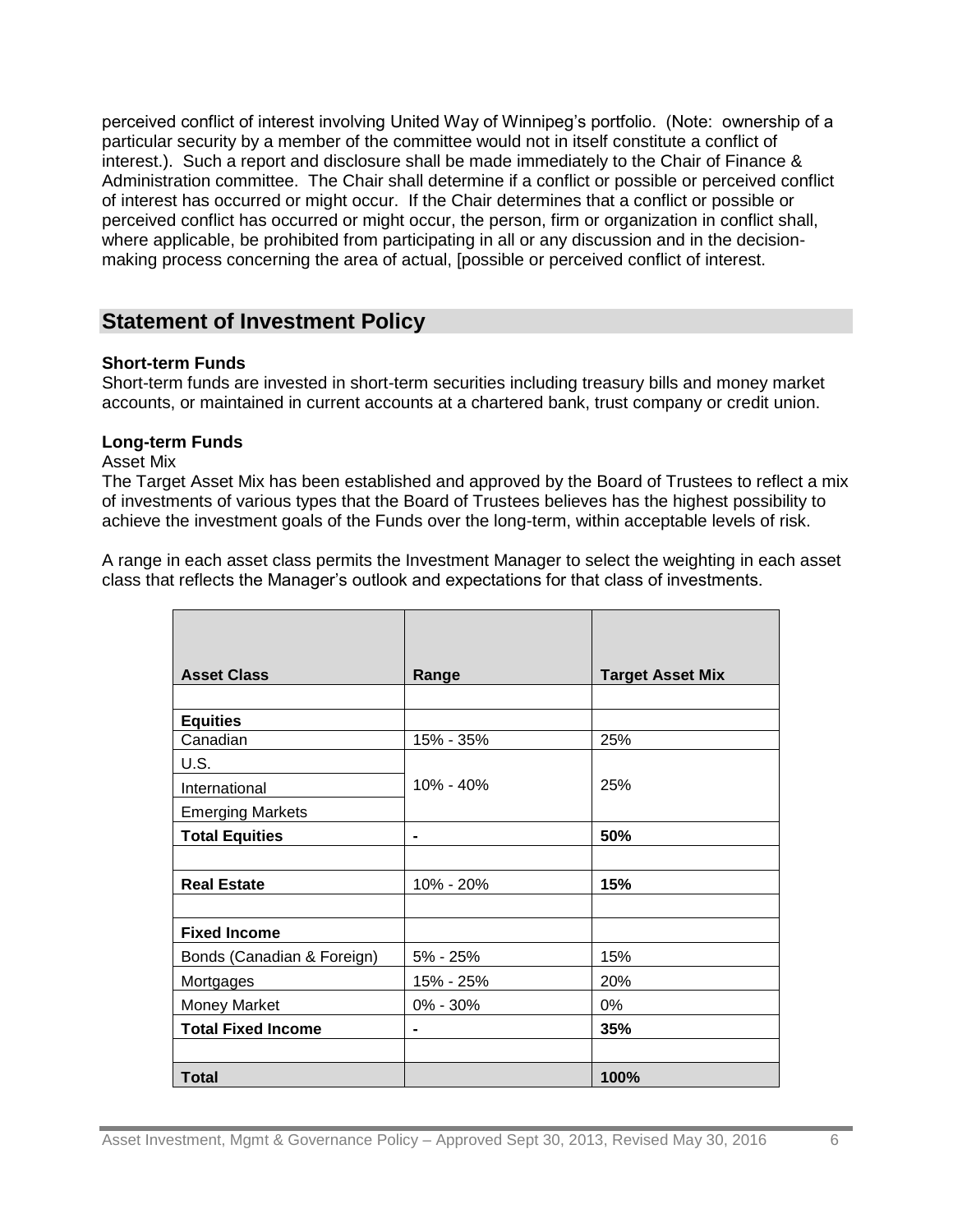#### **Investment Objectives & Performance Management**

United Way of Winnipeg's primary goal in the investment of funds is to generate sustainable revenues to maximize community impact. In order to attain this goal, the following investment objectives have been set:

- 1. Produce a rate of return, net of fees, of at least 4% over the Canadian CP over moving 5 year periods.
- 2. Produce a rate of return, net of fees, over moving 5 year periods that is at least 0.5% greater than the return obtained from a passive portfolio invested in the Target Asset Mix and the indices generally used as the benchmarks for each class of investments held in the Funds.
- 3. Achieve less volatility in year-to-year returns than the relevant passive benchmark indices.

#### **Asset Classes Eligible for Investment**

From time to time, and subject to this Policy, this investment portfolio may be invested in any or all of the following categories. These assets may be obligations or securities of Canadian or non-Canadian entities.

- A. Publicly traded common or preferred equity;
- B. Publicly traded convertible debentures or preferred securities;
- C. Bonds, debentures, notes or other debt instruments of government agencies or publicly traded corporations;
- D. Real estate, only through closed or open-ended pooled or mutual funds;
- E. Mortgages, only through closed or open-ended pooled or mutual funds;
- F. Guaranteed Investment Certificates or equivalent of insurance companies, trust companies or banks, or funds which invest primarily in such instruments;
- G. Annuities, deposit administration contracts and other similar instruments regulated by a federal or provincial government agency;
- H. Term deposits or similar instruments of trust companies and banks;
- I. Cash or money market securities issued by governments or publicly traded corporations;
- J. Mutual or pooled funds, which may invest in any or all of the above instruments or assets.
- K. Futures, forwards or other instruments designed to provide additional income or hedging opportunities for current investments that form part of the investment strategy of mutual or pooled funds.

Until further decision by the Board of Trustees, this investment portfolio may not be invested in commodities, futures, forward contracts or options except to the extent described above.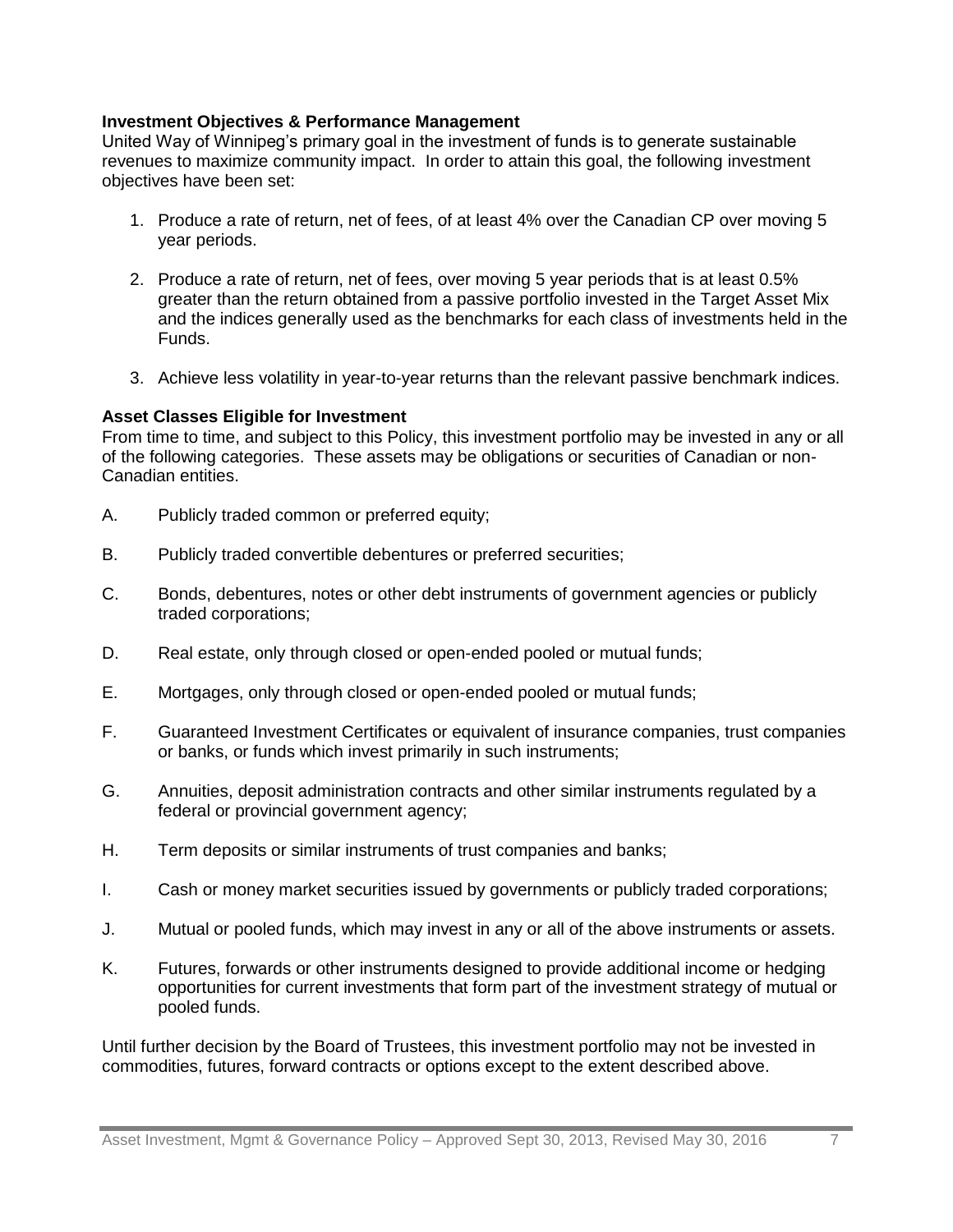#### **Investment Quality & Diversification**

#### **A. All Investments**

Not more than 5% of the Fund (at cost) shall be invested in the securities of any one issuer or guarantor, other than a major Canadian chartered bank at 10% maximum each, or a pooled or mutual fund or investment issued or guaranteed by the Government of Canada or a province in Canada, with no limit.

### **B. Short-term Securities**

Short-term investments shall be maintained with the following quality standards:

| Debt Rating                   | Maximum % of                 |
|-------------------------------|------------------------------|
| (DBRS* or equivalent)         | <b>Short-Term Securities</b> |
| Lower than R-2                | $0\%$                        |
| R-2 (Adequate Credit Quality) | 10%                          |
| R-1 (Prime Credit Quality)    | no limit                     |

(\**Dominion Bond Rating Service)*

# **C. Bonds**

Bond investments shall be maintained within the following quality standards:

| Debt Rating                         | Maximum % of            |
|-------------------------------------|-------------------------|
| (DBRS or equivalent)                | <b>Bond investments</b> |
| Lower than BBB                      | $0\%$                   |
| <b>BBB(Adequate Credit Quality)</b> | 10%                     |
| A (Satisfactory Credit Quality)     | 40%                     |
| AA higher (Superior or Highest)     | no limit                |

# **D. Mortgage Funds**

Mortgage investments can only be made through an administered pooled fund, with a portfolio of mortgages meeting the following requirements:

- First mortgages only;
- Not to exceed 75% of the market value of the property, unless secured by mortgage insurance;
- Not more than 5% of the Fund's mortgage investments may be in respect of any one borrower; and
- Not more than 25% of the Fund's mortgage investments may be in any one province (60% in the case of Ontario).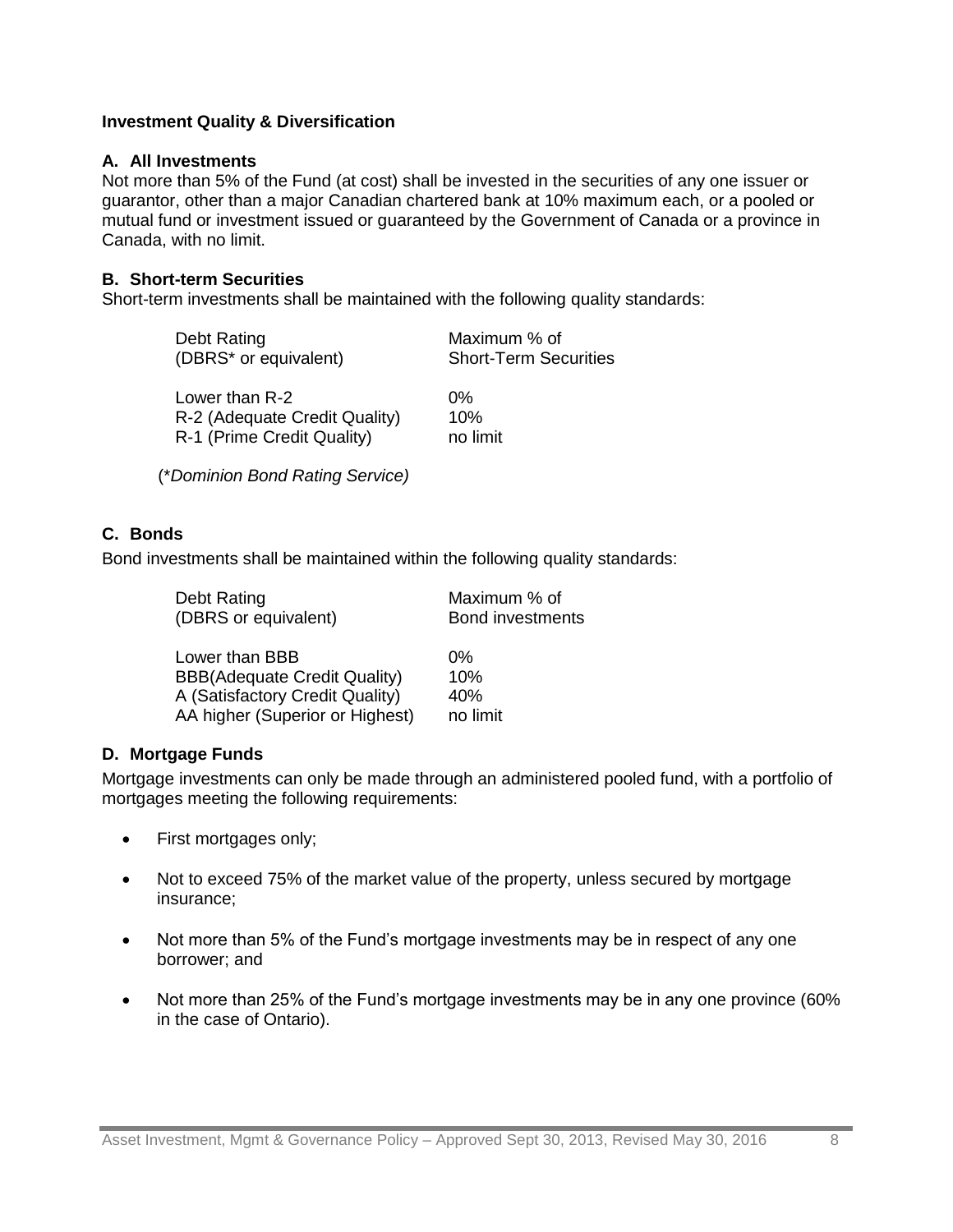# **E. Real Estate Funds**

Real estate investments can only be made through an administered pooled or mutual fund, with a portfolio meeting the following requirements:

- Not more than 10% of the Fund's real estate investments may be in respect of any one property or parcel of real estate;
- Not more than 30% of the Fund's real estate investments may be in any one province (60% in the case of Ontario); and
- The Fund's real estate investments should be broadly diversified by type of use and tenant.

# **F. Canadian Equities**

Canadian equity investments must meet the following requirements:

- At least 95% of the Canadian equity investments shall be listed on the Toronto or Montreal Stock Exchanges; and
- Not more than 5% of the Canadian equity investments shall be invested in the securities of any one issuer.

# **G. U.S. Equities**

U.S. equity investments must meet the following requirements:

- At least 95% of the U.S. equity investments shall be listed on a recognized U.S. Stock Exchange; and
- Not more than 5% of the U.S. equity investments shall be invested in the securities of any one issuer.

# **H. International Equities**

Foreign Equities investments must meet the following requirements:

 Not more than 5% of the International equity investments shall be invested in securities of any one issuer.

# **I. Variations**

In the event of a down-grading of fixed income security, the above constraints shall not dictate sale but shall preclude additional purchases of the same fixed income security.

# **J. Pooled Funds**

Where investments are held in a mutual or pooled fund, the Investment Manager shall not be expected to comply with the constraints described in this section, but shall disclose in writing to the board of Trustees, on at least an annual basis, any variations from the above investment quality and diversification requirements.